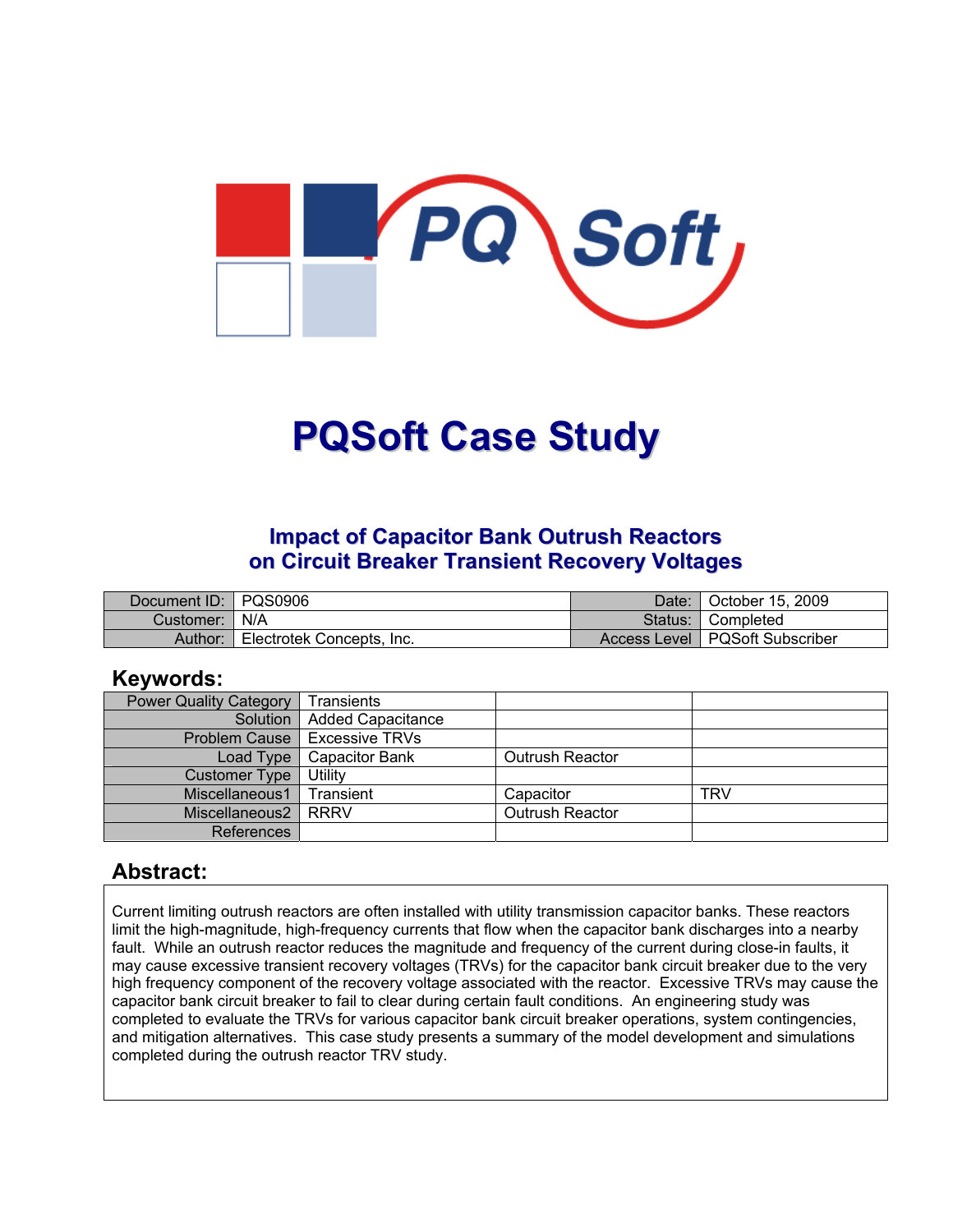# <span id="page-1-0"></span>**TABLE OF CONTENTS**

## **LIST OF FIGURES**

| Figure 7 - TRV Withstand Capability for Case D1 with 1,500pF Added (Case E1)10  |  |
|---------------------------------------------------------------------------------|--|
|                                                                                 |  |
|                                                                                 |  |
| Figure 10 - TRV Withstand Capability for a 3.68mH Reactor with 10,000pF Added11 |  |

## **LIST OF TABLES**

| Table 3 - Typical Capacitance Values Based on Annex B of IEEE Std. C37.011-19945 |  |
|----------------------------------------------------------------------------------|--|
|                                                                                  |  |
|                                                                                  |  |

## **RELATED STANDARDS**

IEEE Std. C37.06, IEEE Std. C37.04, IEEE Std. C37.011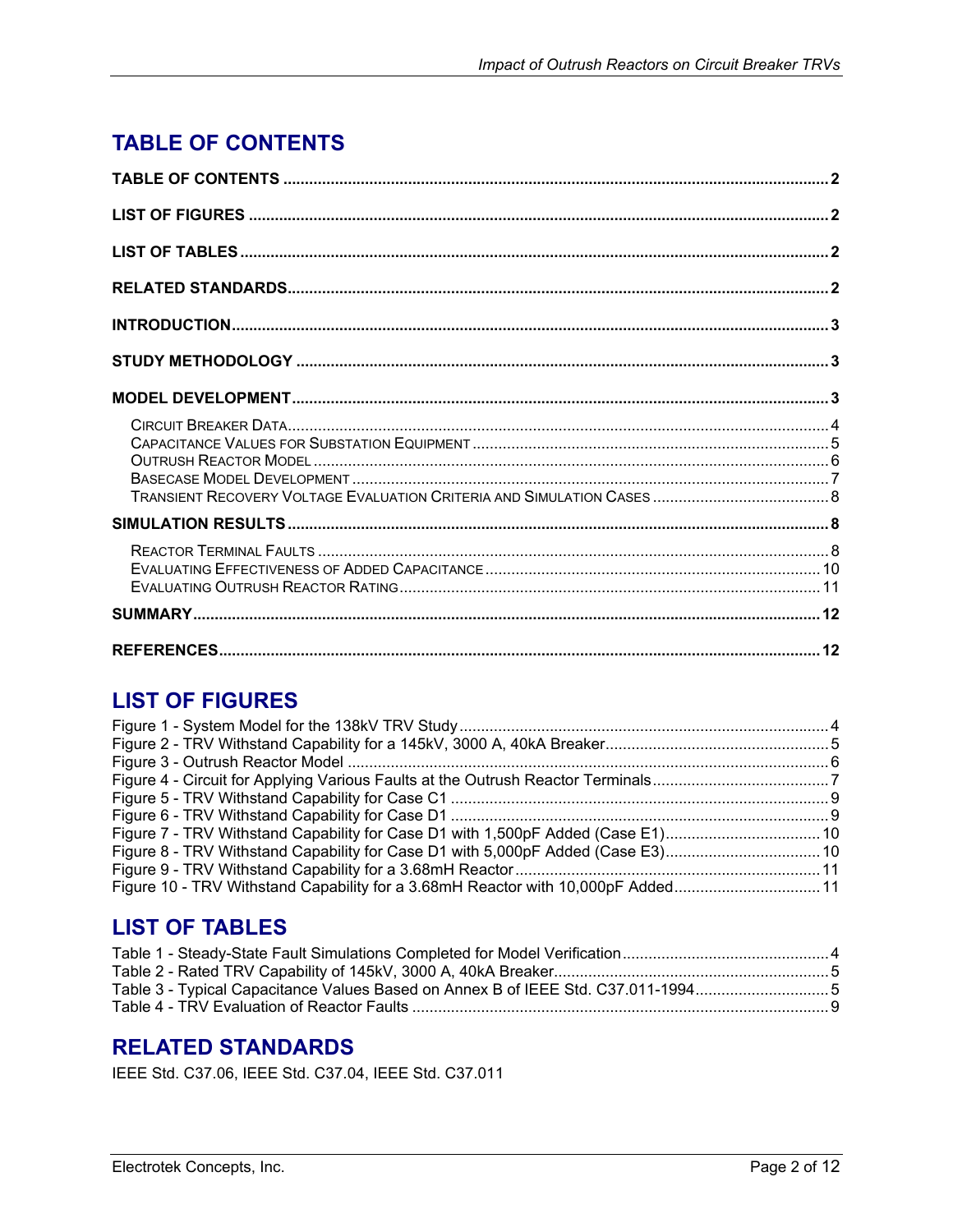## <span id="page-2-0"></span>**INTRODUCTION**

Due to the concern for excessive transient recovery voltages (TRVs) during capacitor bank circuit breaker operations, an engineering study was performed to determine the impact of capacitor bank outrush reactors on circuit breaker transient recovery voltages. The study evaluated the concerns and possible solutions, including adding various amount of capacitance to reduce the rate-of-rise of the recovery voltage.

The analysis of high-frequency transient recovery voltages frequently requires the use of sophisticated digital simulation programs. Simulations provide a convenient means to characterize transient events, determine resulting problems, and evaluate possible mitigation alternatives. Occasionally, they are performed in conjunction with system monitoring for verification of models and identification of important power system problems. The complexity of the models required for the simulations generally depends on the system characteristics and the transient phenomena under investigation. The transient analysis for the engineering study was performed using the PSCAD/EMTDC Program (Version 4.2).

## **STUDY METHODOLOGY**

The transient recovery voltage evaluation for various fault conditions was based on the methods provided in IEEE Std. C37.06, IEEE Std. C37.04, and IEEE Std. C37.011. This involved analysis of the most severe conditions, including the clearing of three-phase and single-line-to-ground faults at the capacitor bank circuit breaker and outrush reactor terminals when the system voltage is at a maximum.

The study included normal cases where the system operates with all circuit breakers and lines in service and various contingencies representing different operating conditions. For each case, three-phase ungrounded, three-phase grounded, and single-line-to-ground faults were evaluated.

The transient recovery voltage is the voltage across the terminals of a pole of circuit breaker following current zero when interrupting faults. Transient recovery voltage waveshapes can be oscillatory, exponential, cosine-exponential or combinations of these forms. Transient recovery voltages due to short-line faults (SLFs) are characterized by triangular-shaped waveshapes and a very steep initial rateof-rise. The triangular shape of the recovery voltage arises from positive and negative reflections of the traveling waves that oscillate between the open circuit breaker and the fault. Due to the short distance involved, the initial rate-of-rise of the recovery voltage (RRRV) can be very steep.

According to IEEE Std. C37.011, the most severe oscillatory or exponential recovery voltages tend to occur across the first pole to open of a circuit breaker interrupting a three-phase ungrounded symmetrical fault at its terminal when the system voltage is at a maximum. When the transient recovery voltage performance meets the withstand criteria when subjected to the fault condition mentioned above, a shortline fault evaluation is not necessary. This is because short-line fault transient recovery voltage capability is higher than that of a three-phase ungrounded fault.

For conditions where the simulated transient recovery voltage exceeded the withstand capability of the circuit breaker, the mitigation option of added capacitance was also evaluated.

## **MODEL DEVELOPMENT**

The model development process included steps for data collection, data approximation, data simplification, and model verification.

The TRV system model was based on short-circuit data that consisted of positive and zero sequence impedance data in the ASPEN Oneliner format. The study area included the substation and the adjacent system (see [Figure 1\)](#page-3-1). The boundary of the study area was represented with equivalent sources and transfer impedances such that the electrical representation of the study area (at 60 Hz) was nearly identical to the original representation.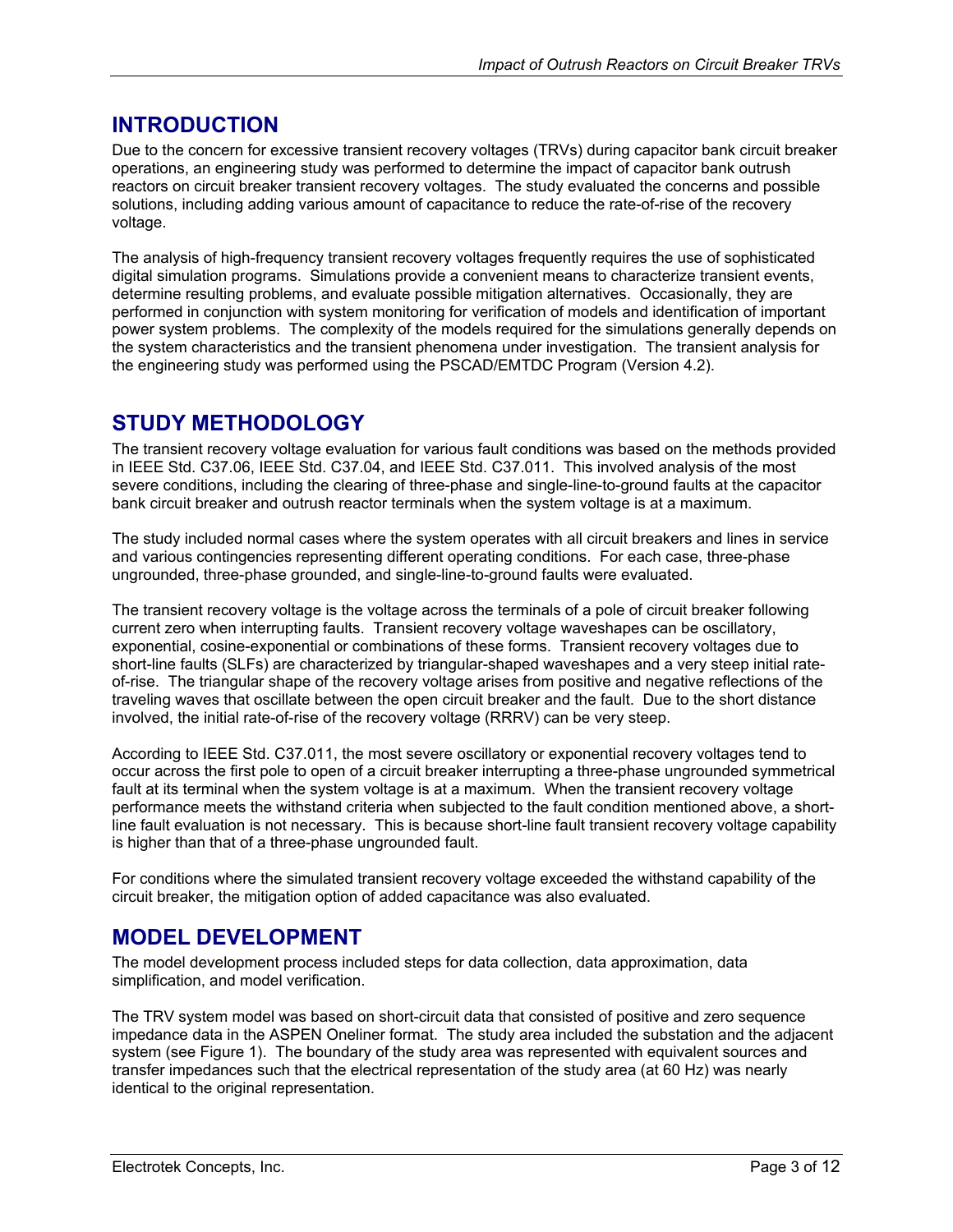<span id="page-3-1"></span><span id="page-3-0"></span>

**Figure 1 - System Model for the 138kV TRV Study**

In the study, all transmission lines were represented with a frequency dependent line model to account for traveling wave phenomena. Generating units were represented with ideal sources behind sub-transient impedances. The accuracy of the transient model was verified by comparing three-phase and single-lineto-ground fault currents at all buses. A subset of the fault cases is summarized in [Table 1.](#page-3-2)

| Case           | <b>Fault</b>    | Full                    | <b>Reduced</b>          | <b>PSCAD</b>            |
|----------------|-----------------|-------------------------|-------------------------|-------------------------|
| ID             | Location        | Model                   | Model                   | Model                   |
| F1             | 9050 Substation | $I_{36}$ = 22143        | $I_{36}$ = 22143        | $I_{36}$ = 22079        |
| F <sub>2</sub> | 138 kV          | $I_{\text{AG}}$ = 21553 | $I_{\text{AG}}$ = 21553 | $I_{\text{dG}}$ = 21519 |
| F3             | 9021 Substation | $I_{3\phi}$ = 18724     | $I_{36}$ = 18724        | $I_{36}$ = 18707        |
| F4             | 138 kV          | $I_{\text{dG}}$ = 15275 | $I_{\text{AG}}$ = 15266 | $I_{\phi G}$ = 15411    |
| F5             | 9509 Substation | $I_{36} = 27980$        | $I_{36} = 27980$        | $I_{36}$ = 27955        |
| F6             | 138 kV          | $I_{AG}$ = 21337        | $I_{\text{AG}}$ = 21333 | $I_{\text{dG}}$ = 21852 |

<span id="page-3-2"></span>**Table 1 - Steady-State Fault Simulations Completed for Model Verification** 

The model represented a reduction of the entire system to determine the system equivalents and corresponding fault levels. It should be noted that the corresponding PSCAD model did not include mutual coupling between transmission lines. In addition, typical X/R ratio values were used where the short-circuit model did not include resistance (e.g., lines, transformers, etc.), and relatively large transfer impedances were ignored. Considering these factors, accuracy within 3% was considered acceptable for the 60 Hz short-circuit model verification.

#### *Circuit Breaker Data*

The circuit breaker ratings and transient recovery voltage data included: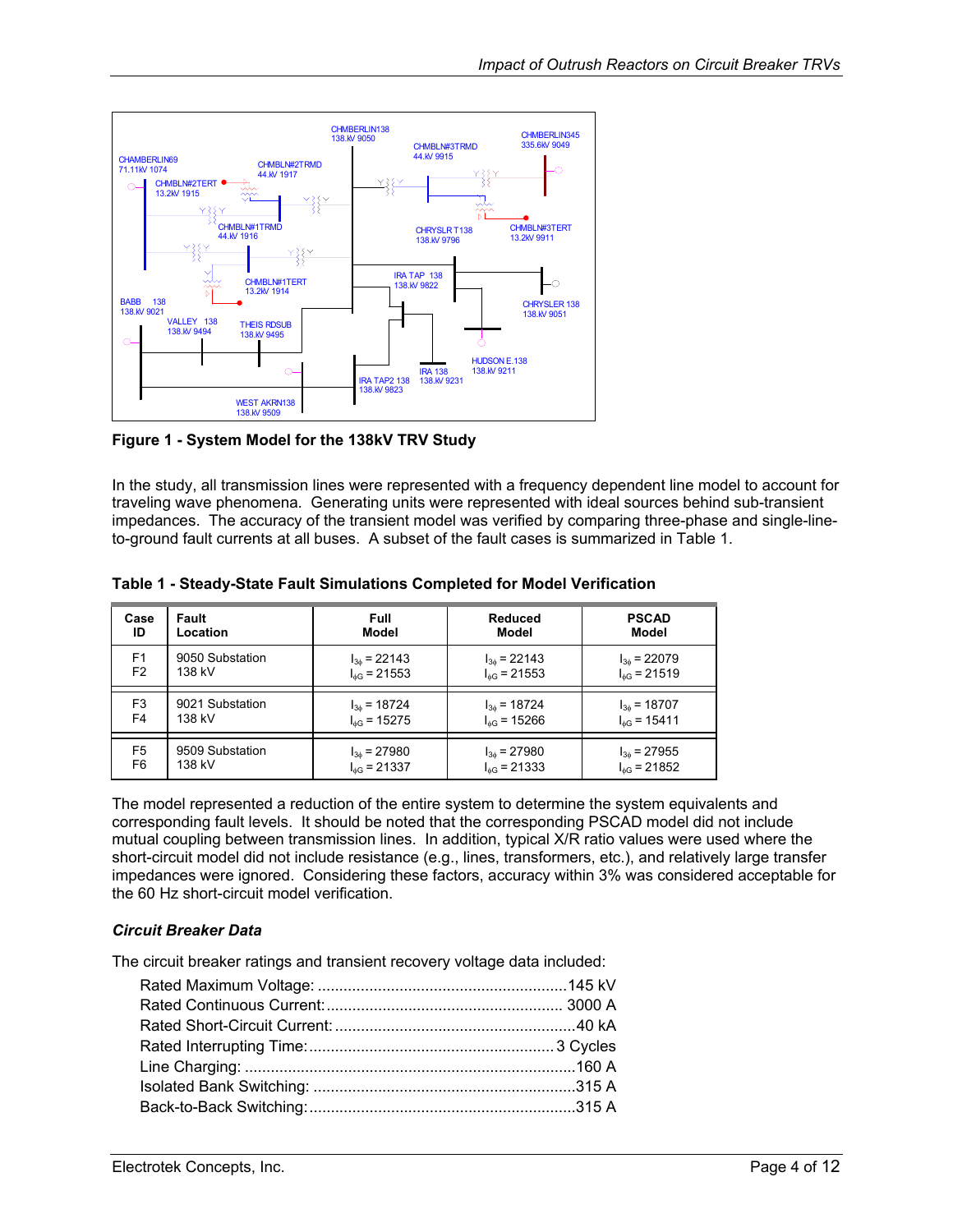<span id="page-4-1"></span><span id="page-4-0"></span>

|  |  | Table 2 - Rated TRV Capability of 145kV, 3000 A, 40kA Breaker |
|--|--|---------------------------------------------------------------|
|  |  |                                                               |

| Τ2             | $(kV/\mu Sec)$ | г4     | E1     | E2     |
|----------------|----------------|--------|--------|--------|
| $(\mu$ sec $)$ |                | (µsec) | (kV)   | (kV)   |
| 310            |                |        | 1.06 V | ∣.49 V |

The waveshape of the exponential component E1 for terminal faults below 30% of the breaker rating is 1 cosine. Based on [Table 2](#page-4-1) and the discussion in Section 5.9 of IEEE Std. C37.04-1999, the TRV limit envelopes were derived and graphically represented using a MATLAB program. [Figure 2](#page-4-2) shows the TRV envelopes (or withstand capabilities) for several fault levels. Capability envelopes when interrupting fault currents below 30% of its rated short-circuit current have a waveshape of 1-cosine, while for fault currents above 30% of breaker rating, the waveshape has an exponential-cosine form.

<span id="page-4-2"></span>

**Figure 2 - TRV Withstand Capability for a 145kV, 3000 A, 40kA Breaker** 

#### *Capacitance Values for Substation Equipment*

Equivalent values of capacitance for substation equipment were based on the typical capacitance ranges provided in Annex B of IEEE Std. C37.011-1994. Three equivalent capacitance values (minimum, maximum, and average) were determined. [Table 3](#page-4-3) shows an example of the collection of typical capacitance values for each bus section in the substation. The minimum values of equivalent capacitance were used throughout the simulation process for both normal and contingency cases.

<span id="page-4-3"></span>

|  | Table 3 - Typical Capacitance Values Based on Annex B of IEEE Std. C37.011-1994 |  |  |  |  |
|--|---------------------------------------------------------------------------------|--|--|--|--|
|  |                                                                                 |  |  |  |  |

| <b>Capacitor Bank Substation</b><br>C <sub>eq</sub> for Capacitor Bank #2 | Qtv | Min<br>(pF) | Max<br>(pF) | Avg<br>(pF) |
|---------------------------------------------------------------------------|-----|-------------|-------------|-------------|
| <b>Disconnect Switch</b>                                                  |     | 60          | 200         | 130         |
| Current Transformers (CTs)                                                |     | 150         | 450         | 300         |
| Circuit Breaker (open)                                                    |     | 25          | 150         | 88          |
| 138 kV Bus (15 Feet)                                                      |     | 38          | 83          | 60          |
| Total:                                                                    |     | 273         | 883         | 578         |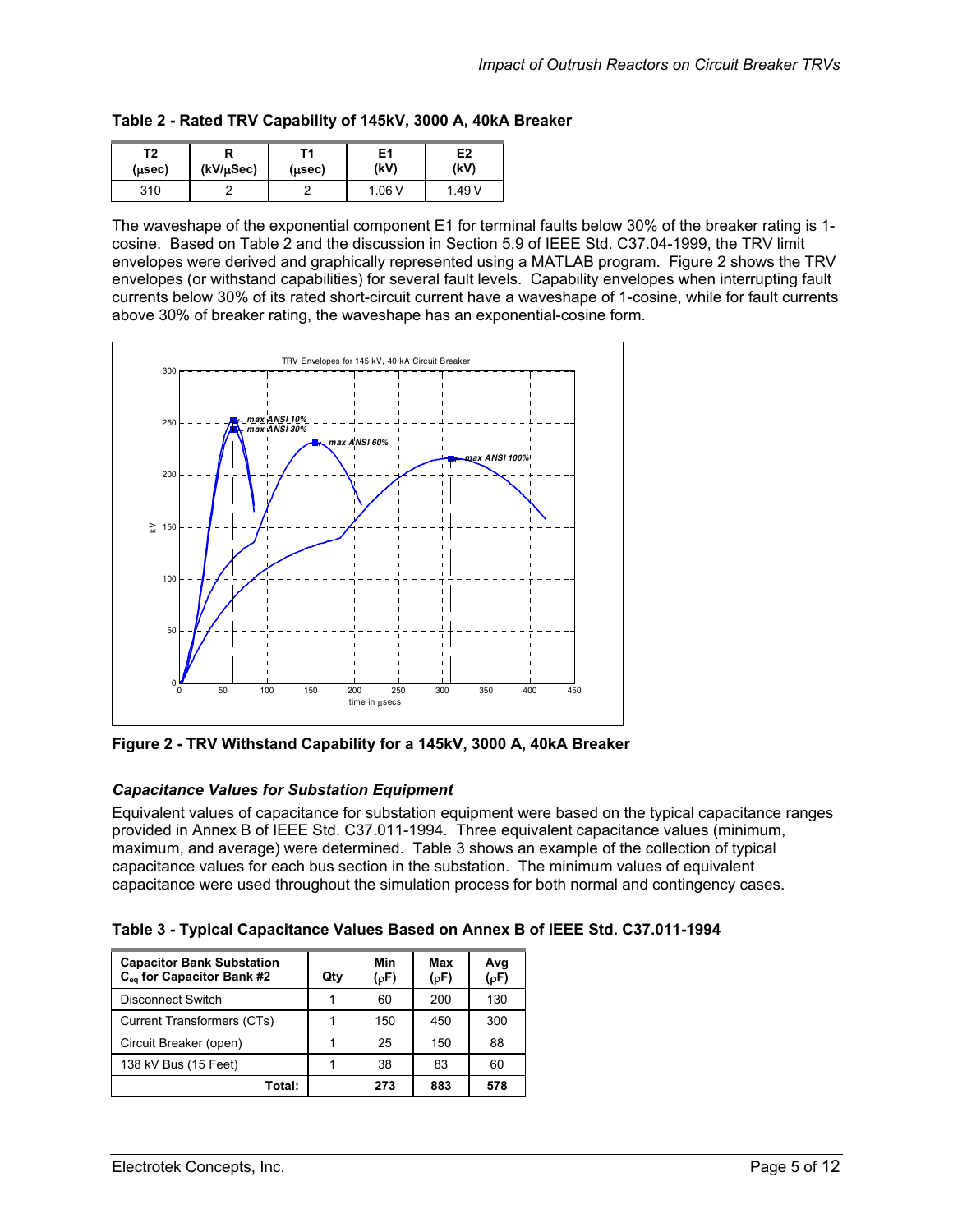#### <span id="page-5-0"></span>*Outrush Reactor Model*

An outrush reactor was installed with the 138 kV capacitor bank to provide substation circuit breaker protection in the event of reclosing into a close-in fault. The reactor rating of 1.88 mH was based on the 145 kV general-purpose circuit breaker limitation (lpk\*f <  $2x10<sup>7</sup>$ ) in IEEE Std. C37.06-2000.

As shown in [Figure 3,](#page-5-1) the 1.88 mH outrush reactor was modeled as a lumped inductance in parallel with a 51.5 ρF capacitance (value provided by the reactor manufacturer). This results in a natural frequency for the reactor of approximately 511 kHz:

$$
f = \frac{1}{2\pi\sqrt{LC}} = \frac{1}{2\pi\sqrt{(1.88mH * 51.5\rho F)}} = 511.491kHz
$$

where:

f is the natural frequency of the reactor (Hz) L is the inductance of the reactor (H) C is the capacitance of the reactor (F)

Also in parallel with the reactor were the minimum equivalent capacitance values of the connected equipment, including 25 ρF to represent an open circuit breaker, 300 ρF to represent two CTs, and 38 ρF to represent 15 feet of 138 kV bus. Therefore, the total equivalent capacitance included in the simulation model was 363 ρF. This capacitance added to the outrush reactor capacitance yields 414.5 ρF and results in a transient recovery voltage frequency of approximately 180 kHz:

$$
f = \frac{1}{2\pi\sqrt{LC}} = \frac{1}{2\pi\sqrt{(1.88mH * 414.5\rho F)}} = 180.293kHz
$$

Finally, a variable resistor was also connected in parallel with the reactor to represent the typical damping associated with the outrush reactor.

<span id="page-5-1"></span>

**Figure 3 - Outrush Reactor Model**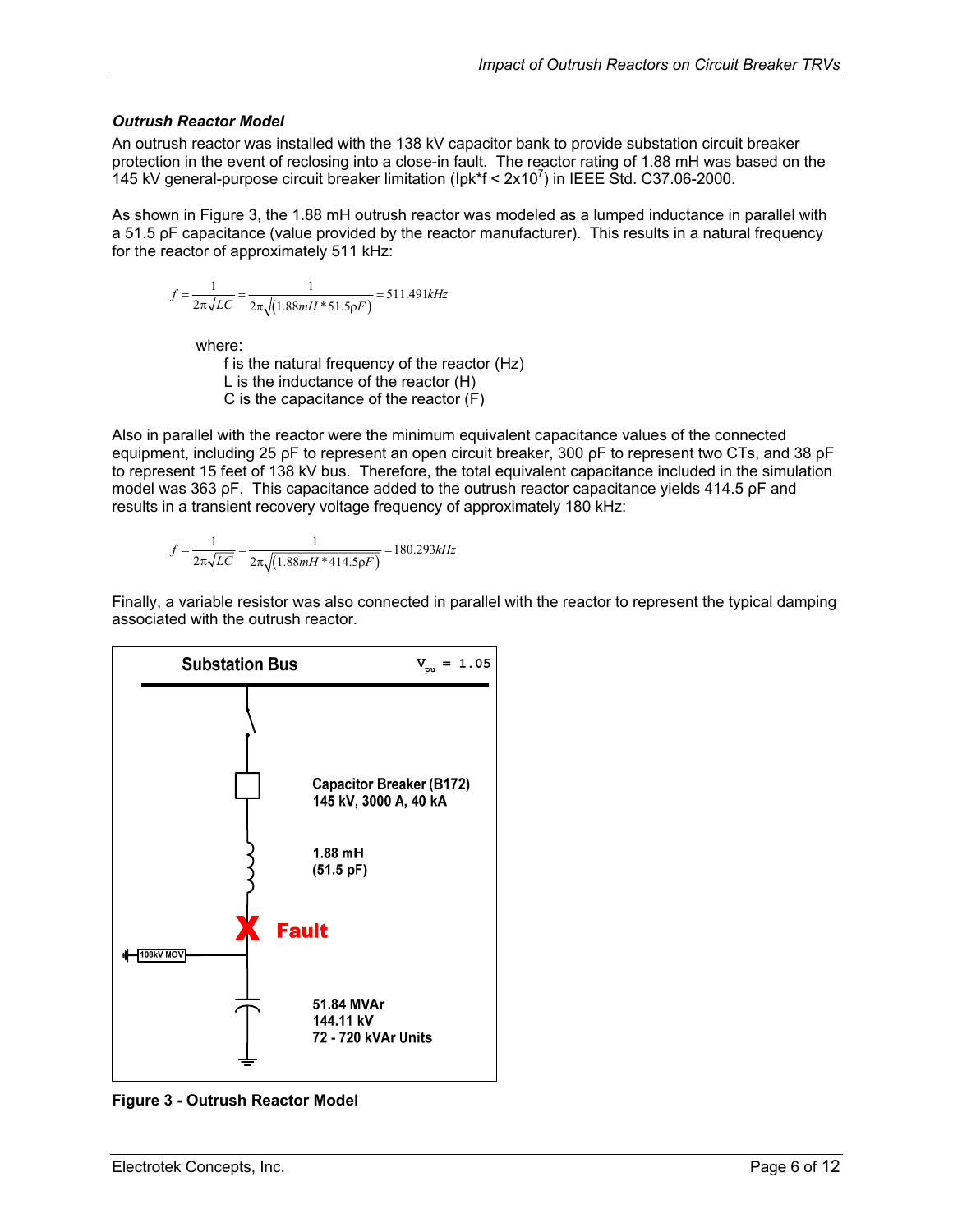#### <span id="page-6-0"></span>*Basecase Model Development*

[Figure 4](#page-6-1) shows a portion of the overall PSCAD circuit model used to determine the prospective transient recovery voltage withstand capabilities for the 138 kV capacitor bank circuit breaker when clearing various faults at the terminals of the outrush reactor under normal and contingency conditions. Transient recovery voltage, peak current interrupted, and the percentage of interrupted current (based on the shorttime rating for the circuit breaker) was observed for each simulation case. Prospective transient recovery voltage waveshapes were then compared to their related capabilities by using a user-developed MATLAB program to graph the output from each PSCAD simulation case with an overlay of the transient recovery voltage envelope capability.

<span id="page-6-1"></span>

**Figure 4 - Circuit for Applying Various Faults at the Outrush Reactor Terminals**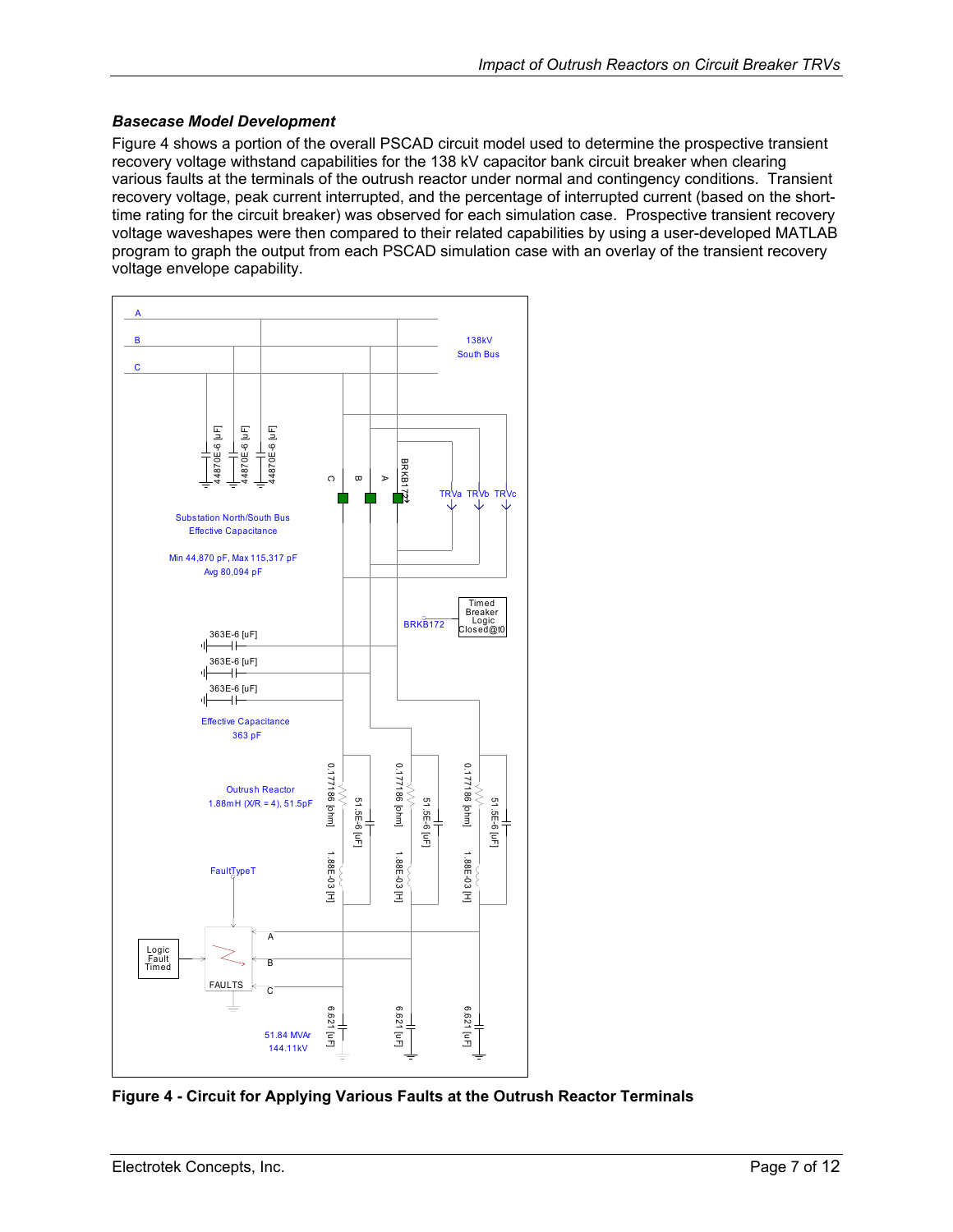#### <span id="page-7-0"></span>*Transient Recovery Voltage Evaluation Criteria and Simulation Cases*

The outrush reactor limited fault creates a high frequency transient recovery voltage that the related ANSI/IEEE standards do not specifically address. For this study, the focus was on determining, and then reducing the reactor side component of the transient recovery voltage to meet the known ANSI/IEEE specified short-line fault capability for the 145 kV, 40 kA capacitor bank circuit breaker.

Criteria for the transient recovery voltage evaluation were based on IEEE Std. C37.011-1994, which states that evaluations should be conducted for three-phase ungrounded faults at the circuit breaker terminals when the system voltage is at maximum. The maximum voltage is 1.05 per-unit of the nominal voltage. The transient recovery voltage evaluation for the capacitor bank circuit breaker at the capacitor bank substation considered the following conditions:

- during the clearing of a three-phase ungrounded symmetrical fault at the circuit breaker terminal when the system voltage is at the maximum (1.05 per-unit).
- during the clearing of a single-line-to-ground fault at the circuit breaker terminal when the system voltage is at the maximum (1.05 per-unit).
- during the clearing of a three-phase-ungrounded fault at the outrush reactor terminal.
- during the clearing of a three-phase-to-ground fault at the outrush reactor terminal.
- during the clearing of a single-line-to-ground fault at the outrush reactor terminal.

For conditions where the simulated transient recovery voltage exceeded the circuit breaker's withstand capability, the mitigation option of added capacitance was evaluated. This included cases for various standard capacitance ratings, including 1,500 ρF, 2,500 ρF, 5,000 ρF, 7,500 ρF, and 10,000 ρF. Relevant transient recovery voltage and mitigation cases were repeated for a number of other outrush reactor ratings, such as 3.68 mH, 1.88 mH, 0.94 mH, 0.90 mH, and 0.20 mH. These cases were completed to determine the relationship between the reactor rating and the severity of the capacitor bank circuit breaker recovery voltages. Similarly, cases were completed to determine if a circuit breaker with a higher short circuit rating affected the results.

Finally, a number of transient recovery voltage and mitigation cases were repeated under several contingency conditions, such as the removal of the substation's 345 kV/115 kV transformer.

## **SIMULATION RESULTS**

The transient recovery voltage evaluation included both three-phase and single-line-to-ground faults at the outrush reactor terminals.

#### *Reactor Terminal Faults*

The simulation results for the various reactor terminal fault clearing cases were summarized in tables similar to [Table 4.](#page-8-1) The table shows the respective case identifier, the fault type, the capacitance values, the peak current that the circuit breaker interrupted, this peak current as a percentage of the rated value (40 kA), the peak transient recovery voltage in kV, and a note to report whether the transient recovery voltage was within the circuit breaker's capability envelope. A "YES\*" note signifies that the transient recovery voltage waveshape slightly exceeded the transient recovery voltage capability for the first 10-50 µsec, but it met the transient recovery voltage short-line fault capability. A "NO" note signifies that the waveshape did not meet the transient recovery voltage capability limit.

[Figure 5](#page-8-2) and [Figure 6](#page-8-3) show several examples of the simulation results for the outrush reactor terminal fault clearing cases summarized in [Table 4.](#page-8-1) [Figure 5](#page-8-2) shows the recovery voltage for the capacitor bank circuit breaker for Case C1 and [Figure 6](#page-8-3) shows the results for Case D1. Each graph includes the corresponding circuit breaker withstand capability.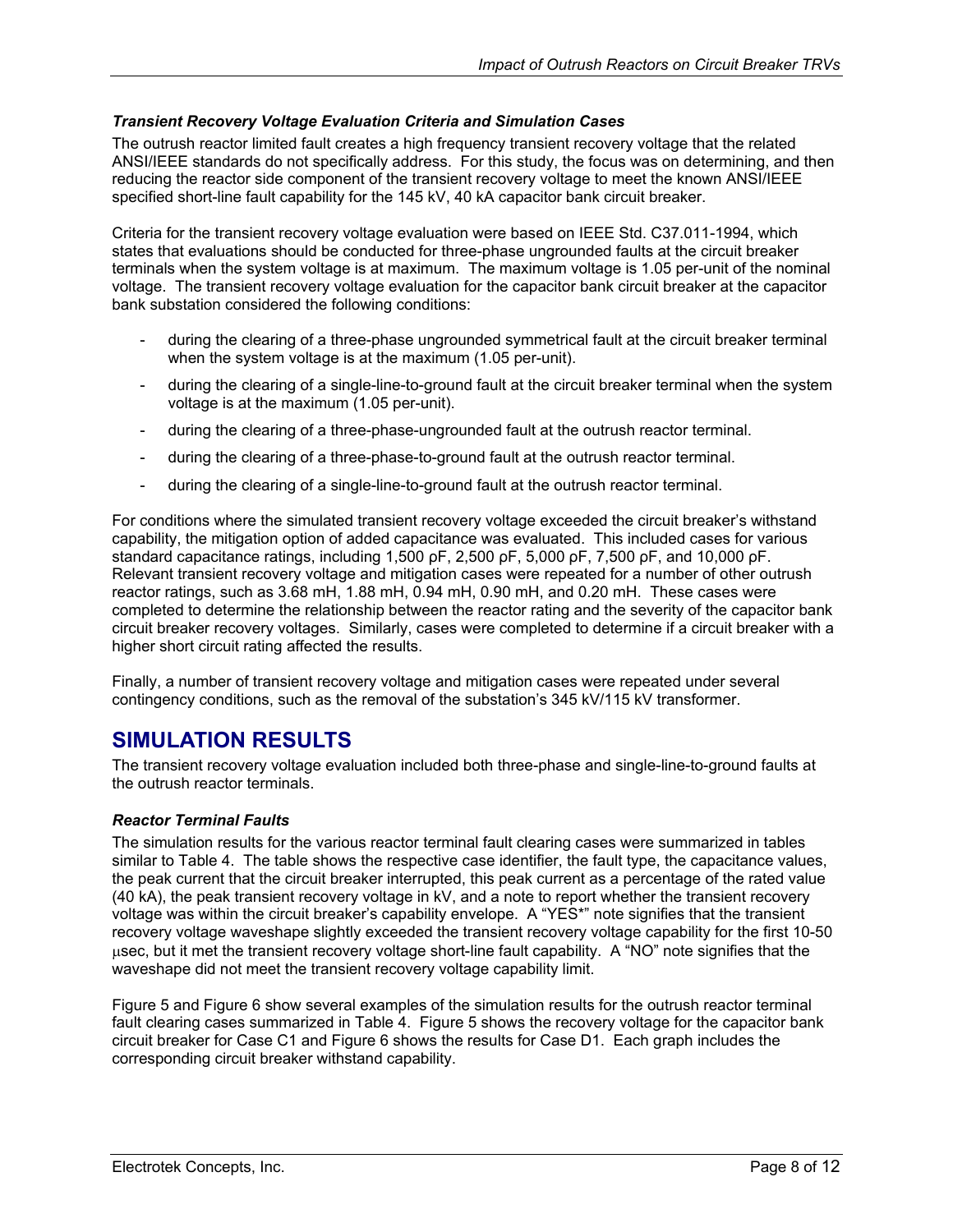| Case<br>ID     | Fault<br><b>Type</b> | <b>Equivalent C</b><br>Added C $(pF)$ | Peak<br><b>Current (kA)</b> | <b>Percent</b><br>Rated<br>(%) | Peak<br>TRV (kV) | Within<br><b>Envelope</b><br>(Y/N) |
|----------------|----------------------|---------------------------------------|-----------------------------|--------------------------------|------------------|------------------------------------|
| C <sub>1</sub> | ЗΦ-<br>UnGnd         | $C_{\text{min}}$<br>None              | 27.2                        | 48.1                           | 205.1            | <b>NO</b>                          |
| C <sub>4</sub> | $30$ -<br>Gnd        | $C_{min}$<br>None                     | 27.2                        | 48.1                           | 120.0            | NO.                                |
| D1             | 1ф-<br>Gnd           | $C_{\text{min}}$<br>None              | 26.6                        | 46.9                           | 117.4            | <b>NO</b>                          |
| E <sub>3</sub> | 1ф-<br>Gnd           | $C_{\text{min}}$<br>5,000 pF          | 26.6                        | 46.9                           | 118.1            | YES <sup>*</sup>                   |
| E <sub>8</sub> | ЗΦ-<br>UnGnd         | $C_{min}$<br>5,000 pF                 | 27.2                        | 48.1                           | 205.1            | YES <sup>*</sup>                   |
| E <sub>9</sub> | $30$ -<br>Gnd        | $C_{\text{min}}$<br>5,000 $pF$        | 27.2                        | 48.1                           | 120.8            | YES <sup>*</sup>                   |

<span id="page-8-1"></span><span id="page-8-0"></span>**Table 4 - TRV Evaluation of Reactor Faults** 

<span id="page-8-2"></span>

**Figure 5 - TRV Withstand Capability for Case C1** 

<span id="page-8-3"></span>

**Figure 6 - TRV Withstand Capability for Case D1**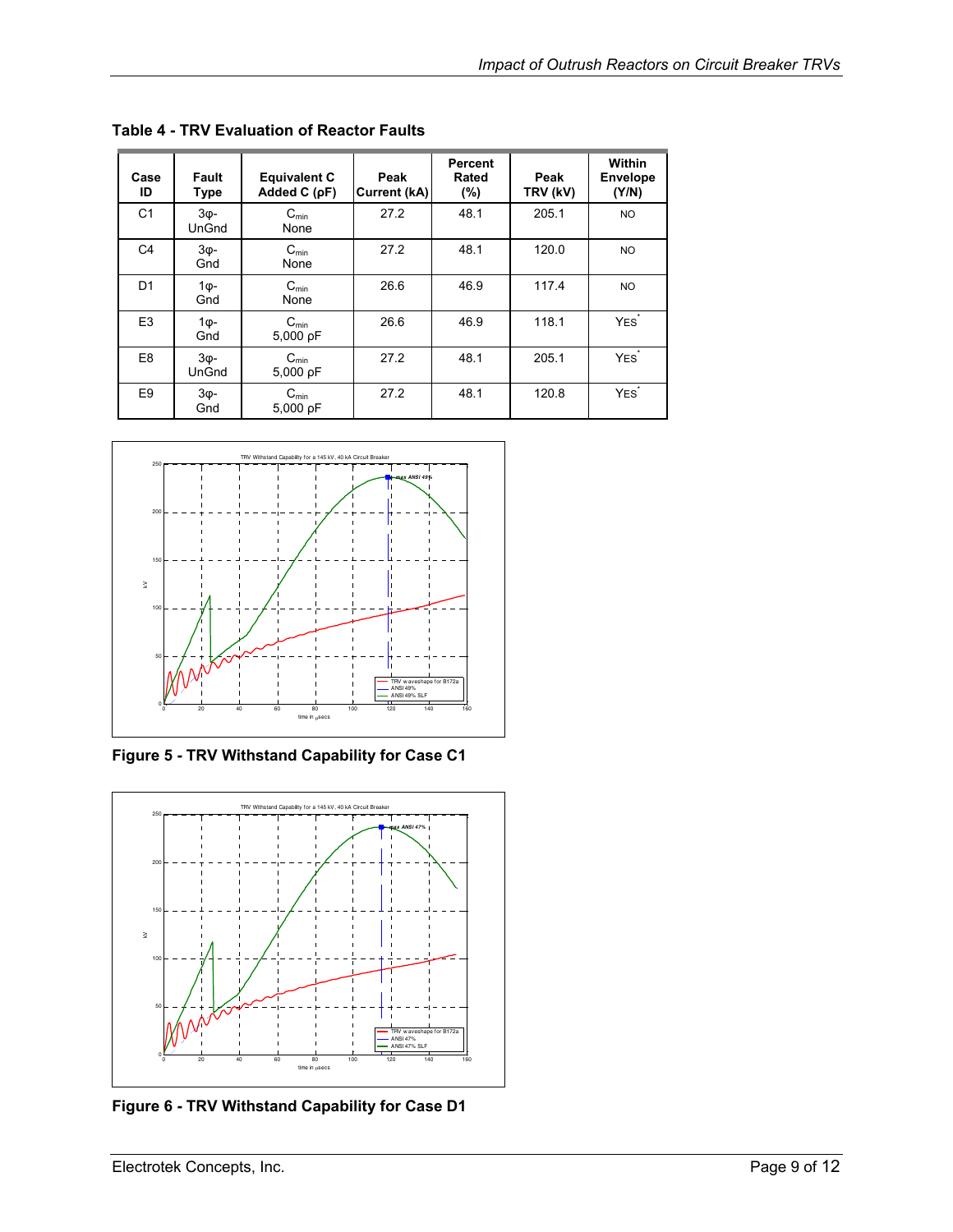#### <span id="page-9-0"></span>*Evaluating Effectiveness of Added Capacitance*

A number of cases were completed to evaluate resulting transient recovery voltages for the capacitor bank circuit breaker when clearing faults at the outrush reactor terminal under normal conditions with additional capacitances added at the reactor terminals.

The ratings of the additional capacitances simulated included standard ratings available from several manufacturers, including 1,500 ρF, 2,500 ρF, 5,000 ρF, 7,500 ρF, and 10,000 ρF. The additional capacitance adds to the outrush reactor and other equipment capacitances. For example, adding a 1,500 ρF capacitance results in a total capacitance of 1914.5 ρF and a transient recovery voltage frequency of approximately 84 kHz.

[Figure 7](#page-9-1) and [Figure 8](#page-9-2) show examples of the simulation results for a single-line-to-ground fault on the outrush reactor terminal. [Figure 7](#page-9-1) shows the recovery voltage for the capacitor bank circuit breaker with 1,500 ρF added and [Figure 8](#page-9-2) shows the results with 5,000 ρF added.

<span id="page-9-1"></span>

**Figure 7 - TRV Withstand Capability for Case D1 with 1,500pF Added (Case E1)** 

<span id="page-9-2"></span>

**Figure 8 - TRV Withstand Capability for Case D1 with 5,000pF Added (Case E3)**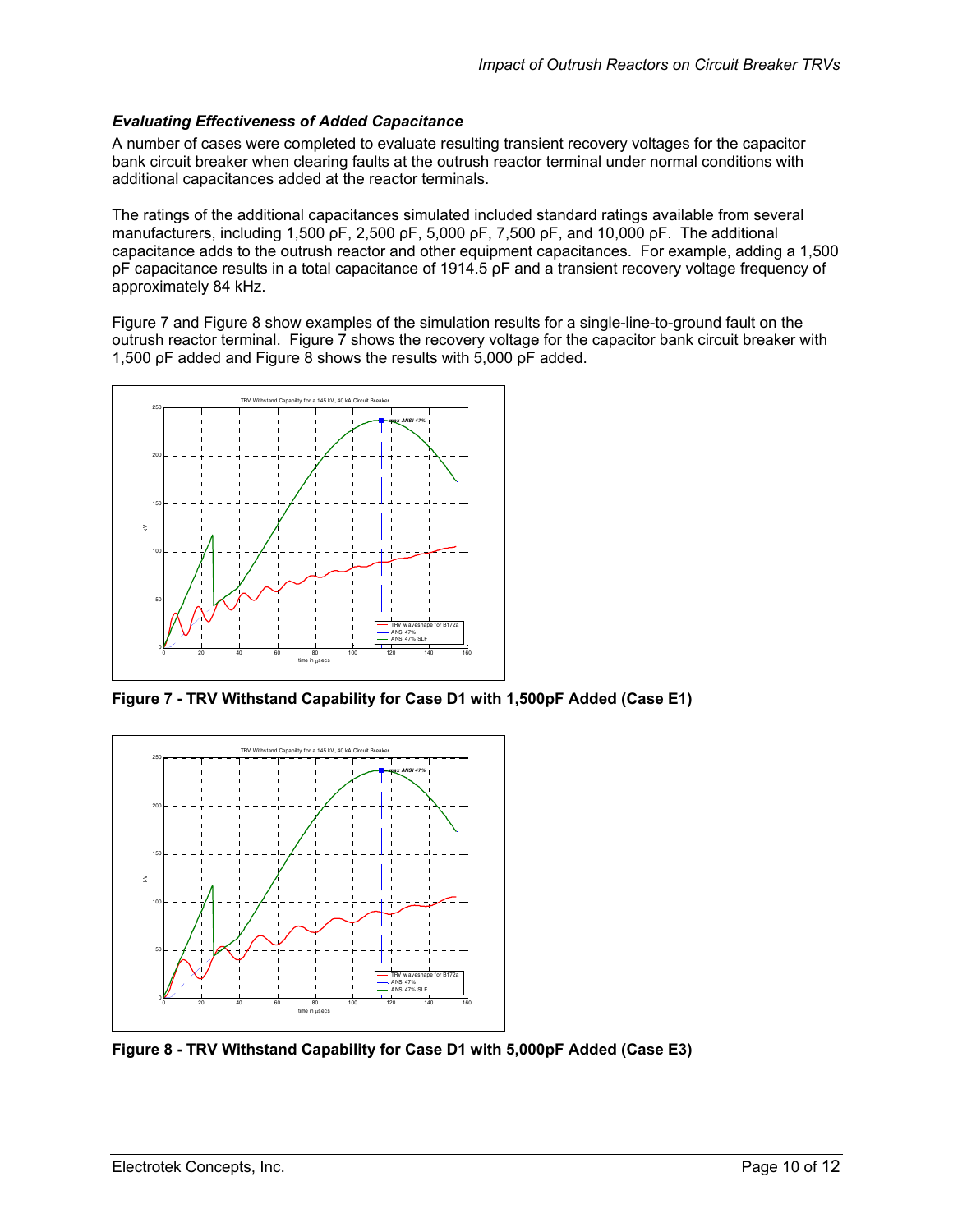#### <span id="page-10-0"></span>*Evaluating Outrush Reactor Rating*

Cases were completed to evaluate resulting transient recovery voltages for the capacitor bank circuit breaker when clearing faults at the outrush reactor terminal for a number of different reactor ratings, including 0.20 mH, 0.90 mH, 0.94 mH, and 3.68 mH.

[Figure 9,](#page-10-1) and [Figure 10](#page-10-2) show examples of the simulation results for a single-line-to-ground fault on the outrush reactor terminal. [Figure 9](#page-10-1) shows the recovery voltage for the capacitor bank circuit breaker with a 3.68 mH reactor rating (no additional capacitance) and [Figure 10](#page-10-2) shows the results with a 3.68 mH reactor rating and a 10,000 ρF capacitance.

<span id="page-10-1"></span>

**Figure 9 - TRV Withstand Capability for a 3.68mH Reactor** 

<span id="page-10-2"></span>

**Figure 10 - TRV Withstand Capability for a 3.68mH Reactor with 10,000pF Added**